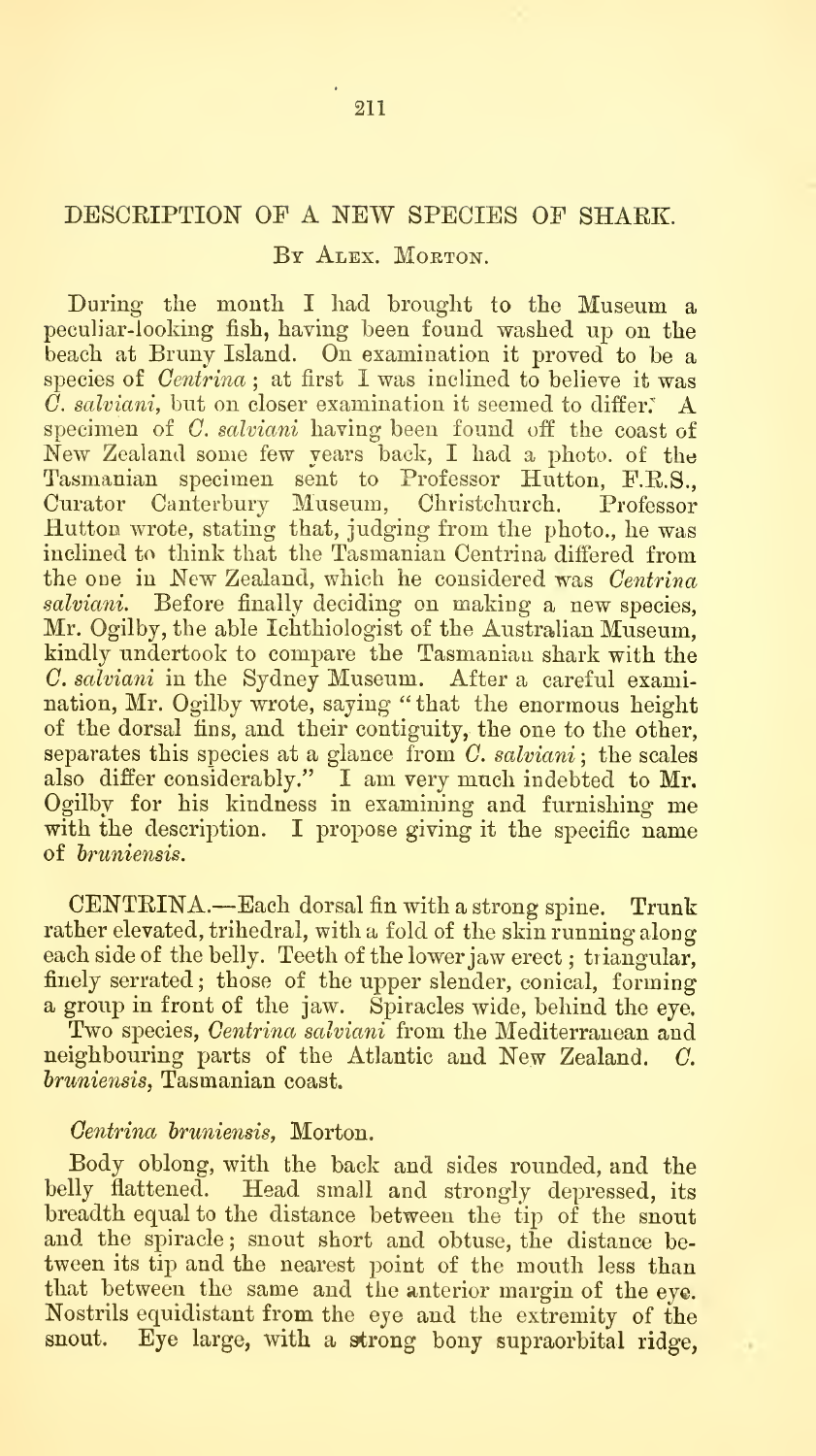situated midway between the tip of the snout and the anterior gill-opening. Spiracles large, opening behind the upper half of the eye, with a moderate intervening space. Mouth small and transverse, with the lateral groove very broad and deep. Upper jaw with a patch of small, conical, curved teeth anteriorly, consisting of about four irregular rows ; a single series of much larger, erect, compressed, minutely serrated, scalpriform teeth in the lower jaw. Gill openings small, the posterior one pierced immediately in front of the base of the pectoral fin. The first dorsal commences above the middle gill-opening, and rises by a continuous and equal gradation to the spine, its outer margin being straight; behind the spine the rise is much more abrupt, and the contour is slightly convex with the tip rounded; the posterior margin is deeply concave; the height of the fin beneath its extremity is equal to the distance be tween the anterior gill-opening and the tip of the snout, that of the spine equal to the head in front of the spiracle ; the spine is situated in the anterior portion of the last fourth of the base of the fin, is perfectly straight, with a slight inclination forwards, and protrudes a short distance beyond the membrane ; its base is exactly midway between the tip of the snout and the origin of the caudal, while the distance between the bases of the two dorsal spines is but little more than the length of the base of the first dorsal in front of its spine, and five- sevenths of the length of the fish in front of it ; the intradorsal ridge is very strongly developed ; the second dorsal has a general resemblance in shape to the first, but is not so large; the upper margin is more regularly even, and the extremity, which is much more pointed, hangs vertically above the base of the caudal, instead of falling within the vertical from its own base, as with the anterior fin ; the length of its base is equal to that of the intradorsal space, and to the height of the fin beneath its tip, and is four-sevenths of the outer margin ; the spine is situated in the latter portion of the anterior half of the fin, and is gently curved backwards throughout its entire length ; in height it is but little less than that of the first dorsal, the pectoral fin is well developed and pointed, its length equal to the space which divides its anterior basal margin from the nostril; the distance between its base and that of the ventral is two-fifths longer than that between the dorsal spines, and is traversed by a strongly developed lateral ridge ; the ventral fin com mences beneath the spine of the second dorsal, and the distance between its termination and the origin of the lower caudal lobe is equal to that between the second dorsal and the caudal fin; the caudal lobes are well developed; the outer margin of the upper lobe is straight, the angle and